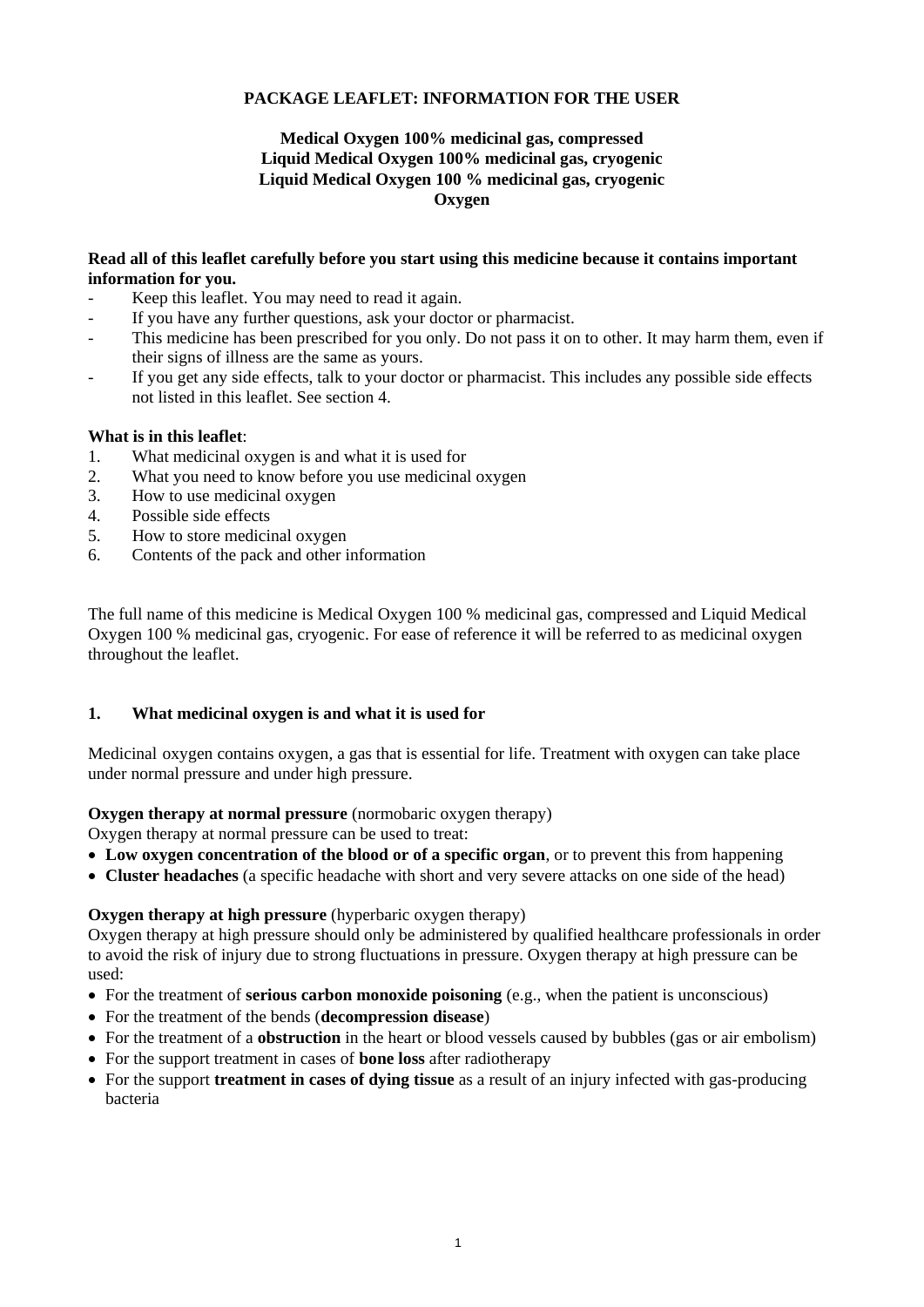## **2. What you need to know before you use medicinal oxygen**

### **Do not use medicinal oxygen**

Oxygen at a pressure greater than atmospheric pressure (Hyperbaric Oxygen Therapy) must not be used in cases of untreated/undrained pneumothorax. A pneumothorax is due to the accumulation of air in the thoracic cavity between the two pulmonary membranes. If you have ever had a pneumothorax, please let your doctor know.

### **Warnings and precautions**

Before you start oxygen therapy you should know the following:

- Oxygen may have harmful effects at **high concentrations.** This may cause pulmonary damages (collapse of the alveoli, inflammation of the lungs) which will obstruct the oxygen supply to the blood.
- If you have a severe chronic obstructive pulmonary disease (COPD) with subsequent deficiency in blood oxygenation, the flow rate of oxygen will be low. The doctor will adapt the appropriate flow rate of oxygen therapy.
- Be extra careful with administering oxygen to **new-born infants and pre-term new-born infants**. This is to minimise the risk of adverse events such as eye damage. The lowest possible oxygen concentration that is still effective should be used in order to achieve an adequate oxygenation.
- Be extra careful if you have **raised carbon dioxide levels in your blood** which neutralises the effects of oxygen. If you have breathing problems triggered by a reduced oxygen level in the blood or if you are taking strong pain killers, you need to be closely monitored by your doctor.
- If you have ever had a lung injury please let your doctor know.

Talk to your doctor or pharmacist before using medicinal oxygen.

## **Hyperbaric Oxygen therapy**

Before using oxygen therapy at high pressure tell your doctor if you have:

- **Psychiatric problems** (anxiety, psychosis)
- **Fear of confined spaces** (claustrophobia)
- **Diabetes** (high glucose levels in your blood); due to the risk of hypoglycaemia, blood sugar should be measured between two hyperbaric therapies
- **Respiratory disorders**
- If you have ever had a **pneumothorax** which is an accumulation of air or gas in the thoracic cavity between the two pulmonary membranes
- **Heart problems**
- **High blood pressure**
- **Eye problems**
- **Ear, nose and throat disorders**

### **Children**

In pre-term and new-born infants, oxygen therapy may lead to eye damage (retinopathy of prematurity). The doctor will determine the appropriate oxygen concentration to be administered to insure the optimal treatment for your baby.

Whenever oxygen is used, the increased risk of fire ignition should be taken into account.

### **Other medicines and medicinal oxygen**

Tell your doctor or pharmacist if you are taking, have recently taken or might take any other medicines. If you are taking or have been prescribed bleomycin (to treat cancer), amiodarone (to treat heart disease), nitrofurantoin (to treat infection), please advise your doctor prior to using oxygen, as there is a possibility of toxic effects to the lungs.

Previous pulmonary damage caused by the pesticide Paraquat may be exacerbated by oxygen. In case of Paraquat intoxication, oxygen supplementation should be avoided as far as possible.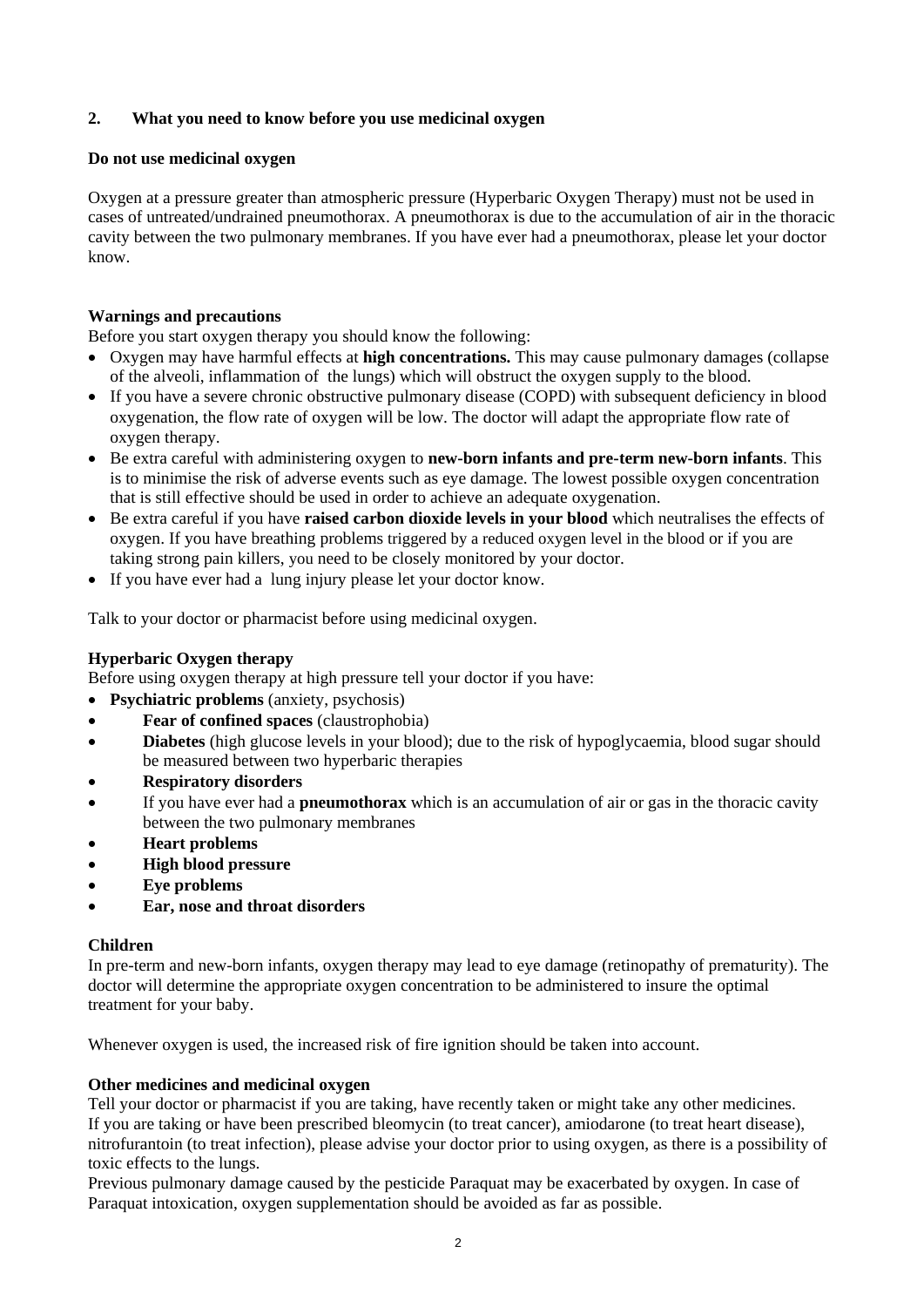The use of medicinal oxygen may increase or decrease the desirable or undesirable effects of other

## **Medicinal oxygen with food and drink**

**Do not drink any alcohol** during oxygen therapy. Alcohol can suppress breathing.

### **Pregnancy, breast-feeding and fertility**

- During pregnancy, oxygen under normal pressure (normobaric oxygen therapy). may be administered only if necessary.
- There are no objections to the use of oxygen while breast-feeding.

Oxygen therapy at high pressure (hyperbaric oxygen therapy) should only be used if strictly necessary if you are pregnant or can be pregnant. Please inform your treating physician or specialist in case these conditions apply to you.

If you are pregnant or breast-feeding, think you may be pregnant or are planning to have a baby, ask your doctor or pharmacist for advice before taking any medicine.

## **Driving and using machines**

Using medicinal oxygen at normal pressure (normobaric oxygen therapy) does not affect your ability to drive or operate machines. After oxygen therapy at high pressure (hyperbaric oxygen therapy) you may experience sight and hearing disorders which can influence the ability to drive and using machines.

## **3. How to use medicinal oxygen**

Always use this medicine exactly as described in this leaflet or as your doctor or pharmacist has told you. Check with your doctor or pharmacist if you are not sure. Under no circumstances should you yourself change the oxygen concentration administered to you or your child.

### **Dosage**

**Oxygen therapy at normal pressure** (normobaric oxygen therapy)

- If the oxygen concentration of the blood or of a specific organ is too low Your doctor will tell you for how long and how many times a day you should administer medicinal oxygen because the dosage can differ from person to person. The aim is always to use the lowest possible oxygen concentration that is still effective. However, the actual oxygen concentration for inhalation should never be less than 21%, and may be increased up to 100%.
- to treat **breathing problems** because of reduced oxygen levels in the blood (hypoxia) or as a **breathing stimulus** (e.g. in pulmonary diseases as COPD): The oxygen concentration will be kept below 28% and sometimes even lower than 24%. In the case of new-born infants, oxygen concentrations for inhalation should be kept below 40% and only in very exceptional cases raised to 100%. The lowest possible oxygen concentration that is still effective should be used in order to achieve an adequate oxygenation. Fluctuations in oxygen saturation should be avoided.
- to treat **cluster headaches:**

100% oxygen is administered at a flow rate of 7 litres a minute, for a period of 15 minutes using a facial mask. Treatment should begin when the first symptoms occur.

### **How to use oxygen therapy at normal pressure**

- Medicinal oxygen is a gas for inhalation that is administered using special equipment, such as a nose catheter or a facial mask. Any excess oxygen leaves your body through exhalation and mixes with the ambient air (this is called a "*non-rebreathing*" *system*).
- If you cannot breathe independently, you will be put on artificial breathing. During anaesthesia, special equipment with rebreathing or recycling systems is used so that the exhaled air is inhaled once again (this is called a *"rebreathing" system*).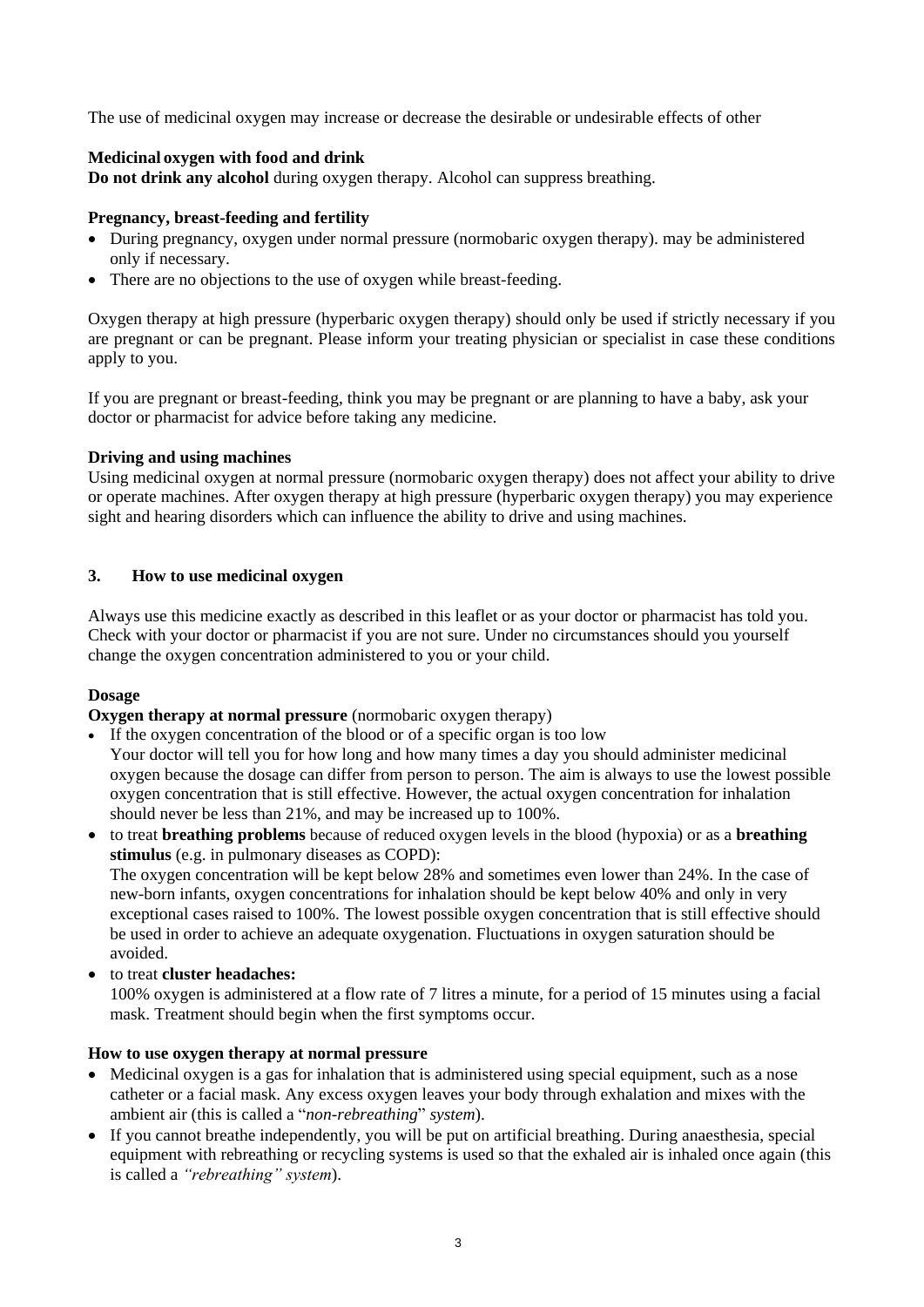Oxygen can also be supplied through a so-called 'oxygenator' directly to the blood in cases of, among other things, cardiac surgery with a heart–lung machine, and in other conditions that require extracorporeal circulation

## **How to receive oxygen therapy at high pressure**

- Oxygen therapy **at high pressure** should only be administered by healthcare professionals in order to avoid the risk of injury due to strong fluctuations in pressure.
- Depending on your condition, oxygen therapy under high pressure lasts 45 to 300 minutes per treatment session. The therapy sometimes includes one or two sessions, but long-term therapy can take up to 30 sessions or more, and multiple sessions a day if necessary.
- Oxygen therapy is given in a **special pressure room**.
- Oxygen therapy at high pressure can also be provided using a close-fitting facial mask with a hood covering the head or through a tube in your mouth.

## **If you use more medicinal oxygen than you should**

If you have used more oxygen than you should, you should contact your doctor or pharmacist immediately.

The toxic effects of oxygen vary according to the pressure of the inhaled oxygen and the duration of exposure. At **low pressure** (0.5 to 2.0 bar) toxic effects are more likely to occur in the lungs (pulmonary region) than in the brain and spinal cord (central nervous system). At **higher pressure**, the opposite applies.

The effects in the lungs (pulmonary region) include shortness of breath, coughing and chest pain. The effects in the brain and spinal cord (central nervous system) include ringing in ears, hearing and sight disorders, nausea, dizziness, anxiety and confusion, localised muscle cramps (around eyes, mouth and forehead), loss of consciousness, and seizures (epileptic fits).

Ocular effects include blurred vision and reduced peripheral vision ("tunnel vision").

In case of oxygen poisoning due to hyperoxia, oxygen therapy should be reduced or, if possible, interrupted and symptomatic treatment initiated.

### **If you forget to use medicinal oxygen**

Use the oxygen as described in the dosage section of the leaflet. Do not use a double dose to make up for a forgotten dose. This is because medicinal oxygen may be harmful in high concentrations.

### **If you stop using medicinal oxygen**

Do not stop using this medicinal product at your own initiative. Ask your doctor or pharmacist.

### **Safety advice on the use of medicinal oxygen**

Oxygen is an oxidising product and promotes combustion. There must be no smoking or open flames(e.g. pilot lights, cookers, oven, gas fire, sparkles, candles …) in rooms where medicinal oxygen is used, as it increases the risk of fire.

Handle carefully the cylinder. Ensure that the gas cylinder is not dropped or exposed to knocks

If you have any further questions on the use of this medicine, ask your doctor or pharmacist.

### **4. Possible side effects**

Like all medicines, this medicine can cause side effects, although not everybody gets them.

### *Very common* (may affect more than 1 in 10 people)

With normobaric treatment: In newborns exposed to high oxygen concentrations: Damage to the eye, which can result in impaired vision.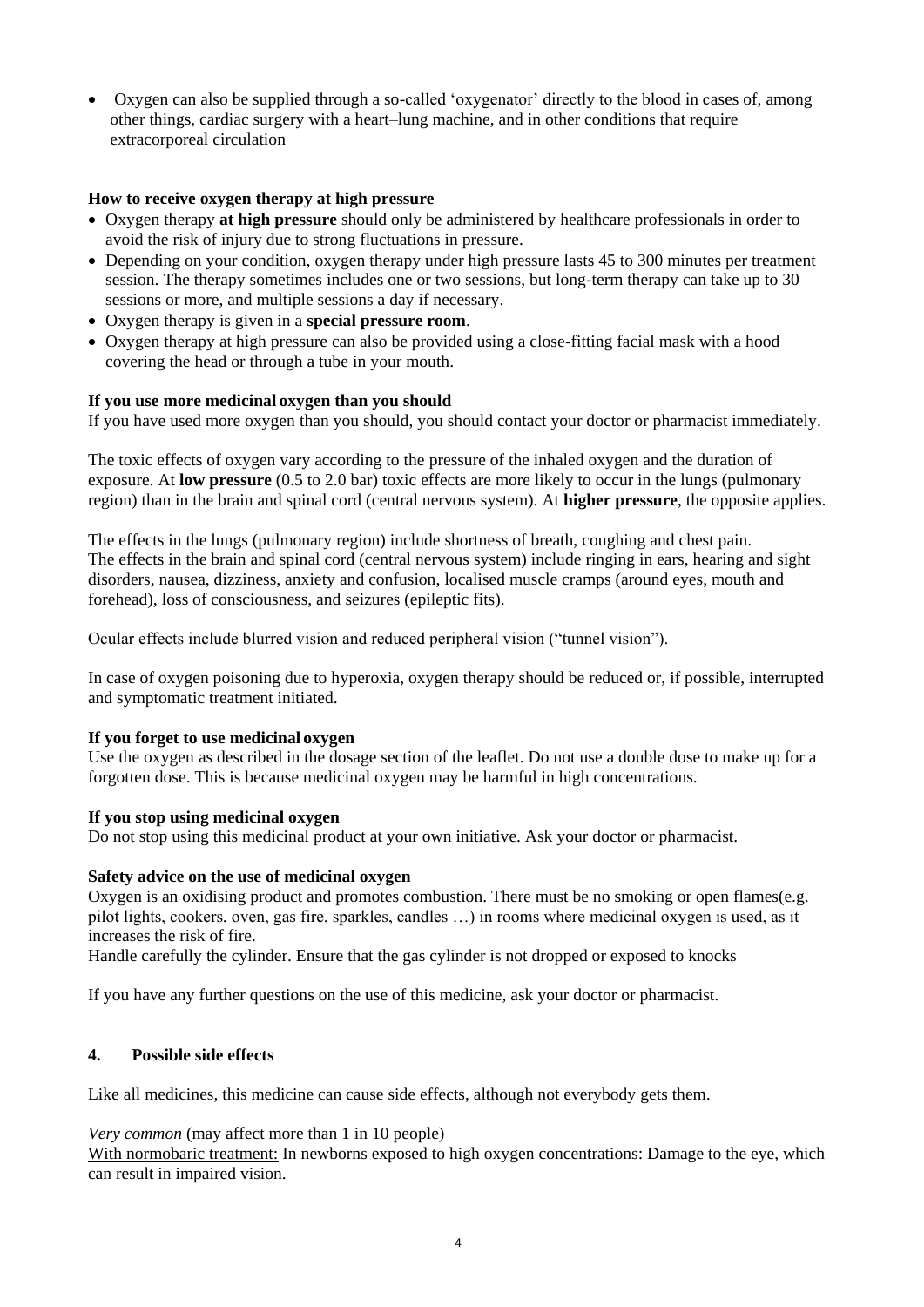With hyperbaric treatment: ear pain, myopia, barotrauma (injury caused to body tissues or organs by a change in pressure).

*Common* (may affect up to 1 in 10 people) With hyperbaric treatment: Convulsions

*Uncommon* (may affect up to 1 in 100 people) With normobaric treatment: lung collapse (atelectasis). With hyperbaric treatment: Rupture of the eardrum

*Rare* (may affect up to 1 in 1000 people) With hyperbaric treatment: breathlessness, abnormally low blood sugar level in diabetic patients.

*Not known* (frequency cannot be estimated from the available data)

With normobaric treatment: Pulmonary toxicity, aggravation of the excess carbon dioxide in the blood (hypercapnia), mucosal dryness, local irritation and inflammation of the mucosa. With hyperbaric treatment: breathing difficulty, involuntary muscular contraction, vertigo, audition

impairment, acute serous otitis, noise or ringing in the ears (tinnitus), sickness, abnormal behaviour, decrease in peripheral vision, visual changes, clouding of the lens (cataract).

## **Reporting of side effects**

If you get any side effects, talk to your doctor or pharmacist or nurse. This includes any possible side effects not listed in this leaflet. You can also report side effects directly via HPRA Pharmacovigilance Earlsfort Terrace IRL - Dublin 2  $Tel: +35316764971$ Fax: +353 1 6762517 Website: [www.hpra.ie](http://www.hpra.ie/) e-mail: [medsafety@hpra.ie](mailto:medsafety@hpra.ie)

By reporting side effects you can help provide more information on the safety of this medicine.

## **5. How to store medicinal oxygen**

Keep this medicine out of the sight and reach of children.

Do not use this medicine after the expiry date which is stated on the gas cylinder/vessel/cistern after EXP. The expiry date refers to the last day of that month.

## Gaseous medicinal oxygen

- The gas cylinders should be stored between  $-20^{\circ}$ C and  $+65^{\circ}$ C.
- The gas cylinders should be stored vertically, except gas cylinders with a convex bottom; these should be stored horizontally, or in a crate.
- The gas cylinders should be protected from falling over or from mechanical shocks, for example, by fixing the gas cylinders or placing them in a crate.
- The gas cylinders should be stored in a well-ventilated room that is exclusively used for the storage of medicinal gases. This storage room must not contain any inflammable materials.
- Gas cylinders containing a different kind of gas, or a gas that has a different composition, should be stored separately.
- Full and empty gas cylinders should be stored separately.
- The gas cylinders must not be stored near sources of heat. If at risk of fire move to a safe place.
- Gas cylinders must be stored covered and protected against the effects of the weather.
- Close the valves of the cylinders after use.
- Return cylinder to the supplier when empty.
- Warning notices prohibiting smoking and naked lights must be posted clearly in the storage area.
- Emergency services should be advised of the location of the cylinder storage.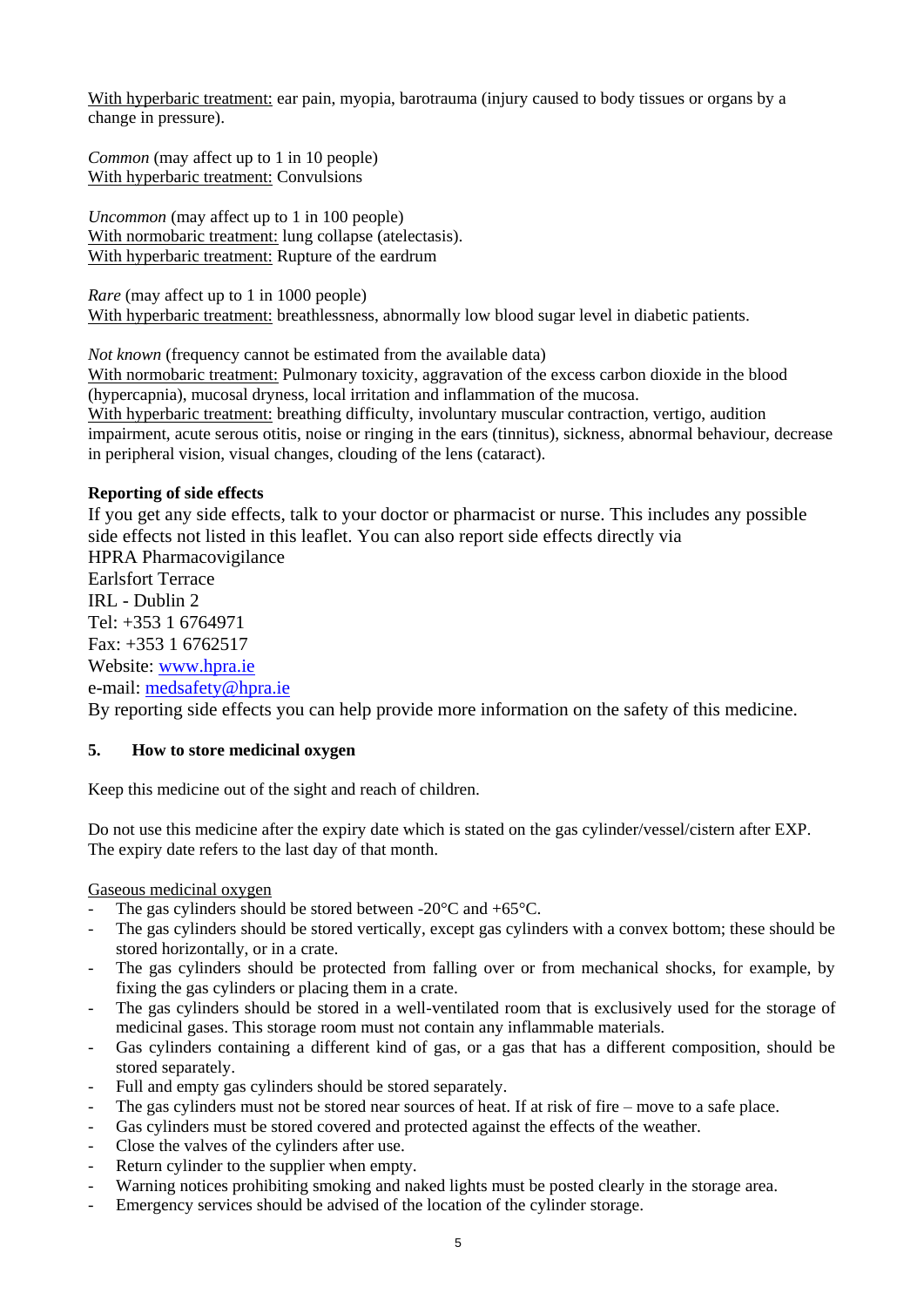## Liquid medicinal oxygen

Keep the vessel/cistern in a well-ventilated area within a temperature range of -20°C and +50°C.

Keep away from inflammable and combustible materials and sources of heat or open fire. If at risk of fire – move to a safe place.

Do not smoke near the vessel/cistern.

The transport must be conducted in accordance with international regulations for transporting dangerous materials.

Avoid any contact with oil, grease or hydrocarbons.

## **6. Contents of the pack and other information**

## **What medicinal oxygen contains**

- The active substance is oxygen, 100% v/v.
- There are no other ingredients.

## **What medicinal oxygen looks like and contents of the pack**

Medicinal oxygen is an inhalation gas. It is supplied as a liquid or gas in a special container. Oxygen is a colourless, tasteless and odourless gas. In liquid state it has a blue colour.

Gaseous medicinal oxygen

Gaseous medicinal oxygen is stored in gas cylinders in a gaseous state and under a pressure of 150, 200 or 300 bars (at 15°C). The cylinders are made of steel or aluminium. The valves are made of brass, steel or aluminium.

| Packaging                                                        | Available sizes $(l)^*$            |
|------------------------------------------------------------------|------------------------------------|
| Aluminium cylinder with valve with integrated pressure           | 1, 2, 5, 7, 10, 20, 30, 40, 47, 50 |
| regulation                                                       |                                    |
| Steel cylinder with valve with integrated pressure regulation    | 1, 2, 5, 7, 10, 20, 30, 40, 47, 50 |
| Aluminium cylinder with traditional or step-down valve           | 1, 2, 5, 7, 10, 20, 30, 40, 47, 50 |
| Steel cylinder with traditional or step down valve               | 1, 2, 5, 7, 10, 20, 30, 40, 47, 50 |
| Steel cylinder bundles with traditional or step-down valve       | 4x50, 8x50, 12x50, 16x50, 20x50    |
| Aluminium cylinder bundles with traditional or step-down valve   | 4x50, 8x50, 12x50, 16x50, 20x50    |
| $*71.401$ and $471$ evailable for $150$ has filling process only |                                    |

\*7l, 40l and 47l available for 150 bar filling pressure only.

| Type of the valve              | <b>Outlet pressure</b>         | <b>Remarks</b>             |
|--------------------------------|--------------------------------|----------------------------|
| Valve with integrated pressure | 4 bars (at the socket outlet)  |                            |
| regulation                     |                                |                            |
| <b>Traditional valve</b>       | 150, 200 or 300 bars (when the | Use only with a suitable   |
|                                | gas cylinder is full)          | reducing device            |
| Step down valve                | 60-70 bar                      | For 300 bar cylinders only |
|                                |                                | Use only with a suitable   |
|                                |                                | reducing device            |

Gas cylinders comply with the requirements of Dir. 1999/36/EC

Colour marking conforms to EN 1089-3: white body and white shoulder.

Valves conform to the requirements of EN ISO 10297.

Traditional valves and step down valves conform to NEN 3268 (NL), DIN 477 (DE), BS 341-3 (UK), NBN 226 (BE), EN ISO 407, ISO 5145.

Valves with integrated pressure regulator conform also with EN ISO 10524-3.

Gas cylinders with a content of (x) litres contain (y) kg of gas and deliver (z)  $m<sup>3</sup>$  of oxygen at 15<sup>°</sup>C and 1 bar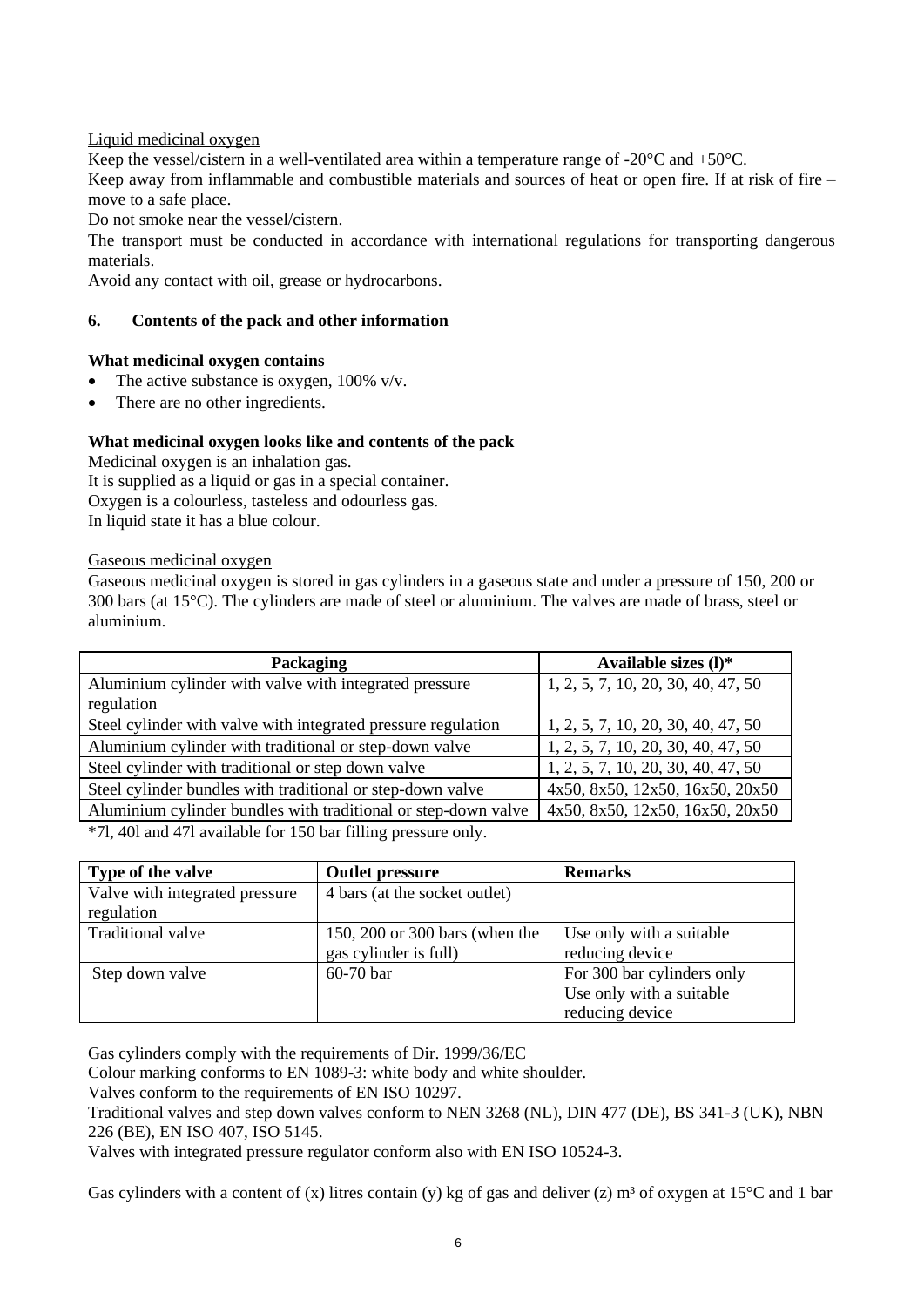when filled to 150 bar.

| Content in litres $(x)$                                 |        |               |                                              |               | 10        | 20   | 30   | 40   | 47    | 50    |
|---------------------------------------------------------|--------|---------------|----------------------------------------------|---------------|-----------|------|------|------|-------|-------|
| Content in $kg(y)$                                      | 0.217  | 0.434         | 1.086                                        | 1.52          | 2.17      | 4.34 | 6.51 | 8.69 | 10.21 | 10.86 |
| Number of $m3$ of<br>oxygen(z)                          | 0.160  | 0.321         | 0.80                                         | 1.12          | 1.60      | 3.21 | 4.81 | 6.41 | 7.53  | 8.02  |
| $\sim$ $\sim$ $\sim$ $\sim$ $\sim$ $\sim$ $\sim$ $\sim$ | $\sim$ | $\cap$ $\cap$ | $\mathbf{z} \cap \mathbf{z} \cap \mathbf{z}$ | $\tau$ $\tau$ | $20 - 50$ |      |      |      |       |       |

| Content in litres $(x)$ | 4x50 | 8x50 | 12x50 | 16x50 | 20x50 |
|-------------------------|------|------|-------|-------|-------|
| Content in $kg(y)$      | 43.4 | 86.8 | 130   | 174   | 217   |
|                         |      |      |       |       |       |
|                         |      |      |       |       |       |
| Number of $m3$ of       | 32.1 | 64.1 | 96.2  | 128.2 | 160.3 |
| oxygen(z)               |      |      |       |       |       |

Gas cylinders with a content of (x) litres contain (y) kg of gas and deliver (z)  $m^3$  of oxygen at 15<sup>o</sup>C and 1 bar when filled to 200 bar.

| Content in litres $(x)$        |       | 2     | .5    | 10    | 20    | 30    |
|--------------------------------|-------|-------|-------|-------|-------|-------|
| Content in $kg(y)$             | 0.288 | 0.577 | 1.44  | 2.88  | 5.77  | 8.65  |
| Number of $m3$ of<br>oxygen(z) | 0.212 | 0.425 | 1.125 | 2.12  | 4.33  | 6.37  |
|                                |       |       |       |       |       |       |
| Content in litres $(x)$        | 50    | 4x50  | 8x50  | 12x50 | 16x50 | 20x50 |
| Content in $kg(y)$             | 14.4  | 57.7  | 115   | 173   | 231   | 288   |
| Number of $m3$ of<br>oxygen(z) | 10.61 | 42.5  | 85.0  | 127.5 | 170.0 | 212.0 |

Gas cylinders with a content of (x) litres contain (y) kg of gas and deliver (z)  $m^3$  of oxygen at 15°C and 1 bar when filled to 300 bar.

| Content in litres $(x)$        |       | $\mathcal{L}$ | 5    | 10    | 20    | 30    |
|--------------------------------|-------|---------------|------|-------|-------|-------|
| Content in $kg(y)$             | 0.413 | 0.826         | 2.06 | 4.13  | 8.26  | 12.4  |
| Number of $m3$ of<br>oxygen(z) | 0.308 | 0.616         | 1.54 | 3.08  | 6.16  | 9.24  |
|                                |       |               |      |       |       |       |
| Content in litres $(x)$        | 50    | 4x50          | 8x50 | 12x50 | 16x50 | 20x50 |
| Content in $kg(y)$             | 20.6  | 82.6          | 165  | 248   | 330   | 413   |
| Number of $m3$ of<br>oxygen(z) | 15.4  | 61.6          | 123  | 185   | 246   | 308   |

Not all cylinder sizes may be marketed.

Liquid medicinal oxygen

Liquid medicinal oxygen is packed in mobile cryogenic vessels. Mobile cryogenic vessels are made of an outer and an inner vessel of stainless steel with a vacuum insulation layer in between and fitted with dedicated filling port and withdrawal hose connection. The valves are made of brass, stainless steel and/or bronze and are specially designed for low temperatures.

These vessels contain oxygen in the liquid state at very low temperature.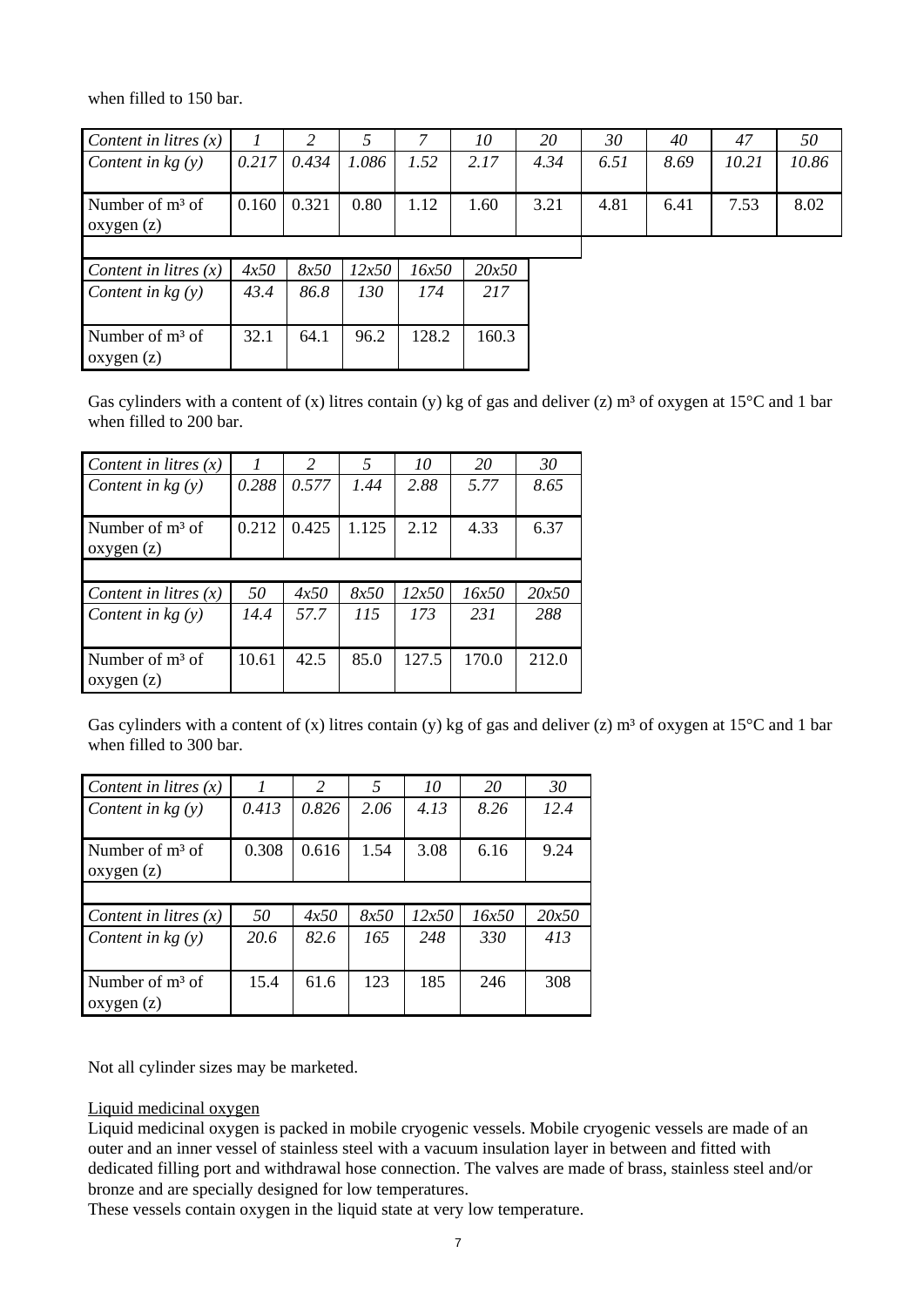The content of the vessels varies from 10 to 1100 litres. Each litre of liquid oxygen delivers 853 litres of oxygen gas at 15°C and 1 bar.

| <b>Vessel content in litres</b> | Capacity for liquid oxygen in<br>litres | <b>Equivalent amount of gaseous</b><br>oxygen in $m^3$ at 15 $\degree$ C and 1<br>atm |
|---------------------------------|-----------------------------------------|---------------------------------------------------------------------------------------|
| 10                              |                                         | 8.53                                                                                  |
| to                              |                                         |                                                                                       |
| 1,100                           | .100                                    | 938.3                                                                                 |

Not all vessel sizes may be marketed.

#### Liquid medicinal oxygen

Liquid medicinal oxygen is packed in mobile cryogenic cisterns and fixed cryogenic vessels.

Mobile cryogenic cisterns are made of an outer and an inner enclosure of stainless steel. The valves are made of brass, stainless steel and/or bronze and are specially designed for low temperatures. These cisterns contain oxygen in the liquid state at very low temperature.

The content of the cisterns varies from 9000 to 26000 litres.

Each litre of liquid oxygen delivers 853 litres of oxygen gas at 15°C and 1 bar.

| <b>Cistern content in litres</b> | Capacity for liquid oxygen in<br>litres | <b>Equivalent amount of gaseous</b><br>oxygen in $m^3$ at 15 $\degree$ C and 1<br>atm |
|----------------------------------|-----------------------------------------|---------------------------------------------------------------------------------------|
| 9,000                            | 9,000                                   | 7,677                                                                                 |
| to                               |                                         |                                                                                       |
| 26,000                           | 26,000                                  | 22,178                                                                                |

Not all cistern sizes may be marketed.

Fixed cryogenic vessels are special steel tanks with a double wall separated by a high vacuum. The valves are made of brass, stainless steel and/or bronze and are specially designed for low temperatures. These vessels contain oxygen in the liquid state at very low temperature.

The content of the vessels ranges up to 50000 litres.

Each litre of liquid oxygen delivers 853 litres of oxygen gas at 15°C and 1 bar.

| <b>Vessel content in litres</b> | Capacity for liquid oxygen in<br>litres | <b>Equivalent amount of gaseous</b><br>oxygen in $m^3$ at 15 $\degree$ C and 1<br>atm |
|---------------------------------|-----------------------------------------|---------------------------------------------------------------------------------------|
| Up to $50,000$ litres           | 50,000 litres                           | 42,650                                                                                |

Not all vessel sizes may be marketed.

### **Marketing Authorisation Holder and Manufacturer**

**Marketing Authorisation Holder**

SOL S.p.A. via Borgazzi, 27 20900 Monza Italy

**Manufacturer** Gaseous medicinal oxygen B.T.G. Sprl Zoning Ouest, 15 7860 Lessines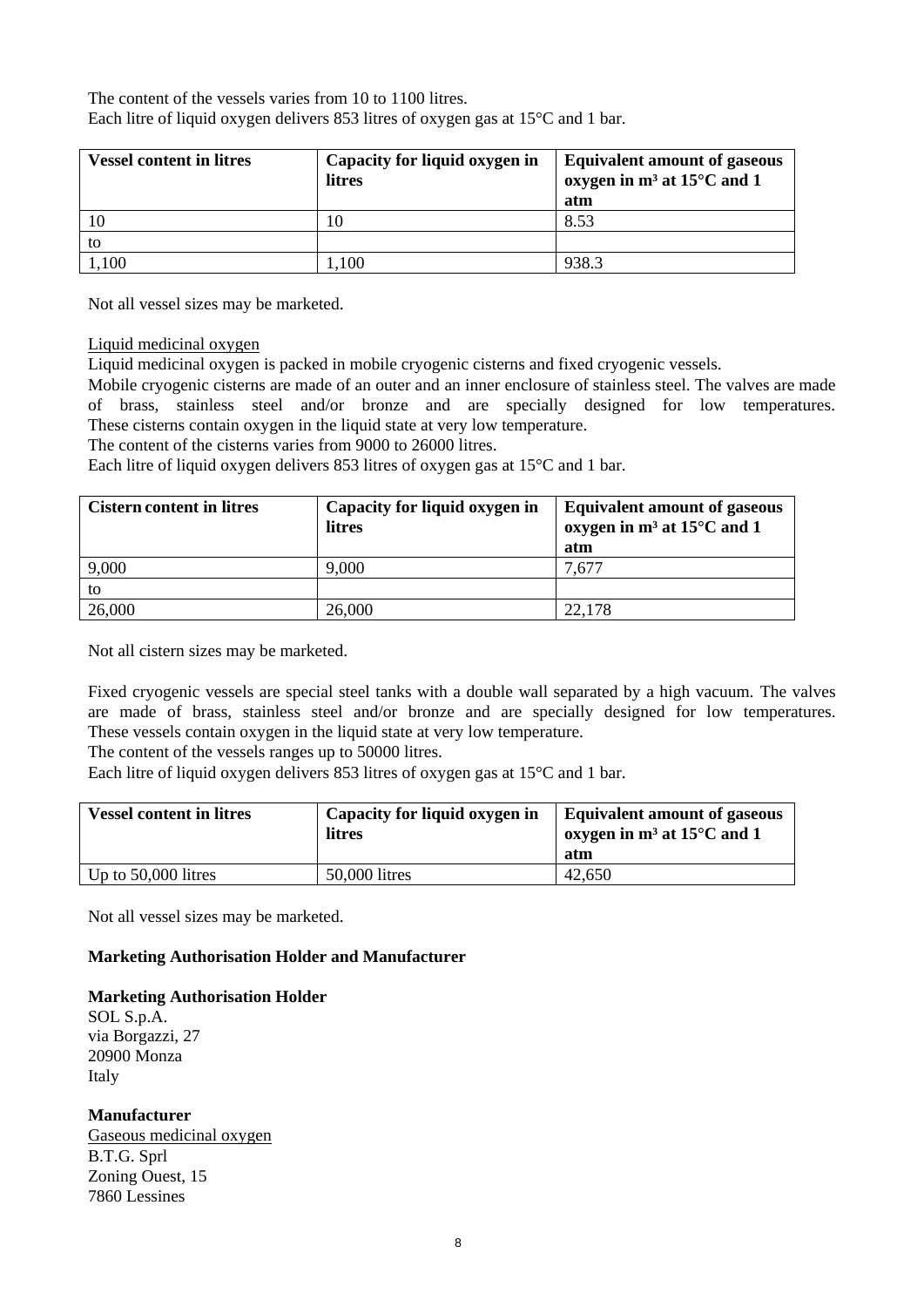Belgium

Vivisol Ibérica, S.L. C/ Yeso, 2 - Polígono Velasco Arganda del Rey 28500 Madrid Spain

SOL S.p.A. Via Acquaviva, 4 26100 Cremona Italy

SOL Hellas S.A. Thesi Paxi Patima Stefanis 19200 Kamari Boiotias **Greece** 

SOL Bulgaria JSC 12,Vladaiska Reka Str. 1510 Sofia Bulgaria

SPG - SOL Plin Gorenjska d.o.o. Cesta železarjev 8 4270 Jesenice Slovenia

SOL Technische Gase GmbH Marie-Curie Strasse 1 2700 Wiener Neustadt Austria

SOL Hellas S.A. – Thessaloniki Branch Oreokastron Industrial Park P.O. Box 1631 57008 Thessaloniki **Greece** 

Dolby Medical Home Respiratory Care Limited Unit 18, Arkwright Road Industrial Estate Arkwright Road BEDFORD MK42 0LQ United Kingdom

Dolby Medical Home Respiratory Care Limited Unit 2, Broadleys Road, Springkerse Industrial Estate, Stirling. FK7 7ST United Kingdom

SOL Bulgaria EAD South industrial zone, complex Agropolichim AD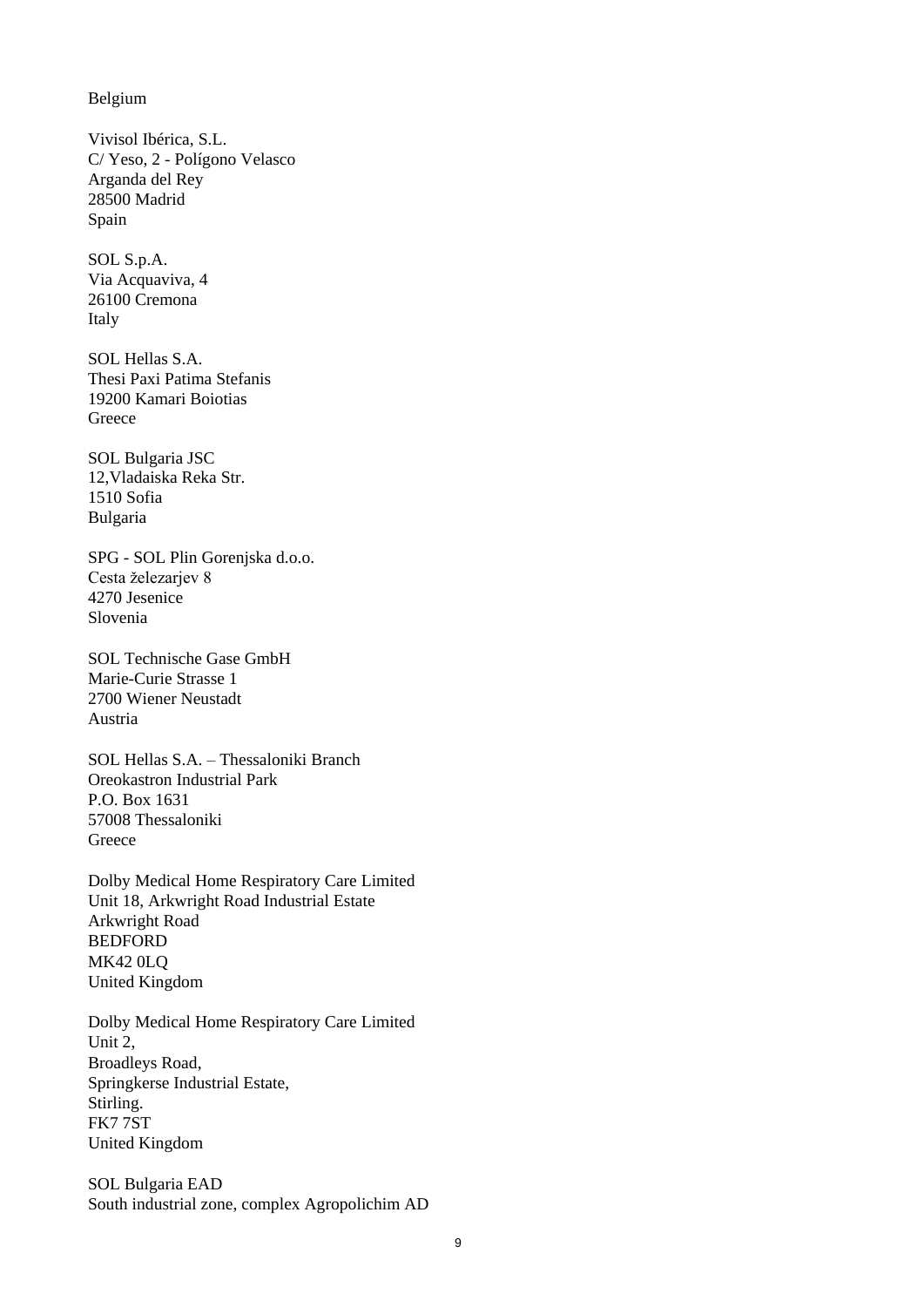9160 Devnja Bulgaria

Sol France, sucursal España (SOLFSE) Calle Telégraf, s/n, Nt.17-19, Polígono Industrial Sota el Molí, 08160 Montmeló, (Barcelona), SPAIN

The Irish Company Oxygen ltd. Waterfall Road, Cork, T12 PP40, Ireland

Liquid medicinal oxygen (mobile cryogenic vessels) B.T.G. Sprl Zoning Ouest, 15 7860 Lessines Belgium

Vivisol Ibérica, S.L. C/ Yeso, 2 - Polígono Velasco Arganda del Rey 28500 Madrid Spain

SOL Hellas S.A. Thesi Paxi Patima Stefanis 19200 Kamari Boiotias Greece

SOL Bulgaria JSC 12,Vladaiska Reka Str. 1510 Sofia Bulgaria

SPG - SOL Plin Gorenjska d.o.o. Cesta železarjev 8 4270 Jesenice Slovenia

SOL Hellas S.A. – Thessaloniki Branch Oreokastron Industrial Park P.O. Box 1631 57008 Thessaloniki **Greece** 

Dolby Medical Home Respiratory Care Limited Unit 18, Arkwright Road Industrial Estate Arkwright Road **BEDFORD** MK42 0LQ United Kingdom

Dolby Medical Home Respiratory Care Limited Unit 2, Broadleys Road, Springkerse Industrial Estate,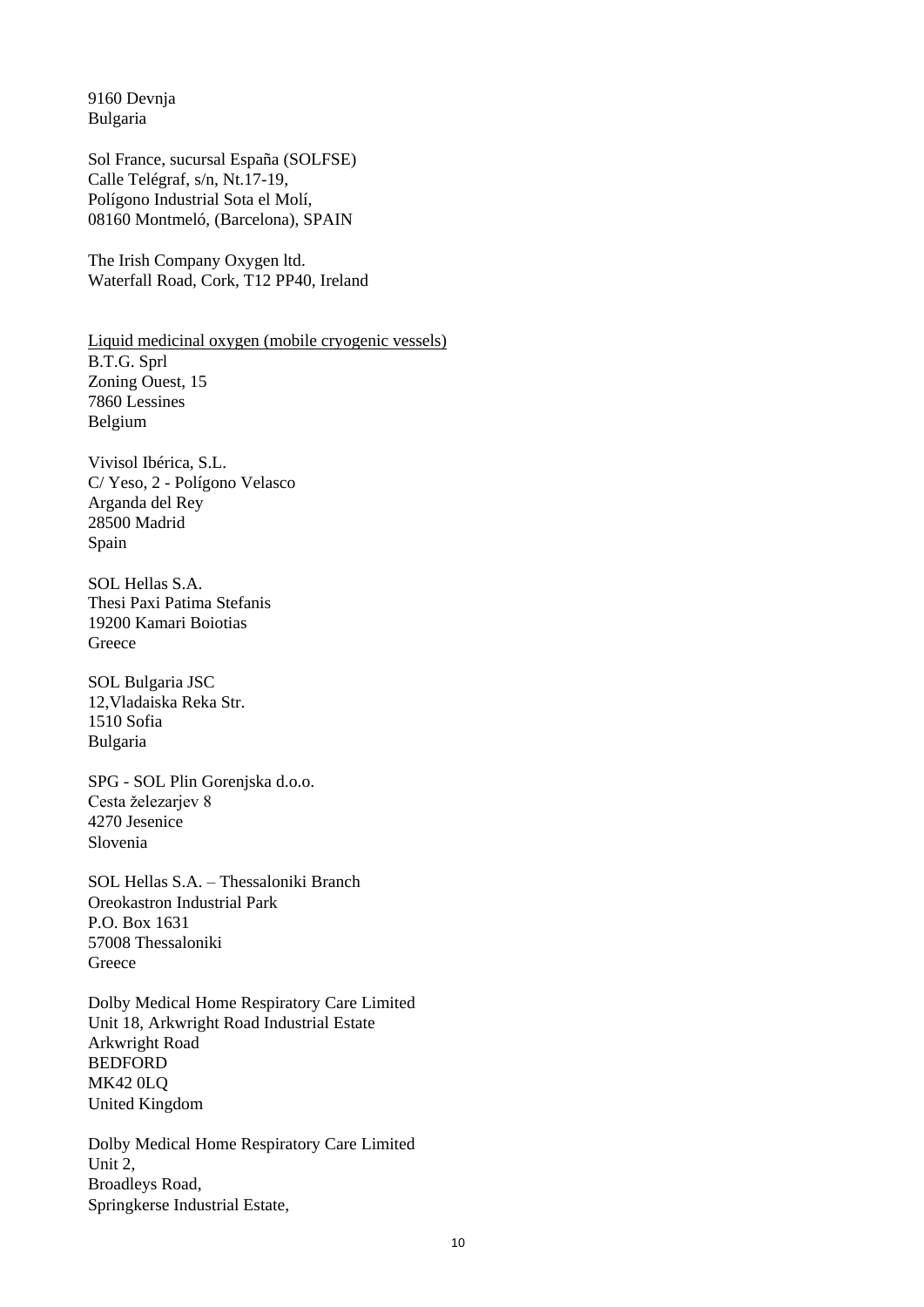Stirling. FK7 7ST United Kingdom

SOL Bulgaria EAD South industrial zone, complex Agropolichim AD 9160 Devnja Bulgaria

Sol France, sucursal España (SOLFSE) Calle Telégraf, s/n, Nt.17-19, Polígono Industrial Sota el Molí, 08160 Montmeló, (Barcelona), SPAIN

The Irish Company Oxygen ltd. Waterfall Road, Cork, T12 PP40, Ireland

Liquid medicinal oxygen (mobile cryogenic cisterns and fixed cryogenic vessels) SOL spa Zoning Industriel de Feluy – Zone B 7180 Seneffe Belgium

SPG - SOL Plin Gorenjska d.o.o. Cesta železarjev 8 4270 Jesenice Slovenia

SOL Hellas S.A. Thesi Paxi Patima Stefanis 19200 Kamari Boiotias **Greece** 

SOL Bulgaria JSC 12,Vladaiska Reka Str. 1510 Sofia Bulgaria

SOL Bulgaria JSC South Industrial Zone Complex Agropolychim AD 9160 Devnya Bulgaria

SOL Hellas S.A. – Thessaloniki Branch Oreokastron Industrial Park P.O. Box 1631 57008 Thessaloniki Greece

Sol France, sucursal España (SOLFSE) Calle Telégraf, s/n, Nt.17-19, Polígono Industrial Sota el Molí, 08160 Montmeló, (Barcelona), SPAIN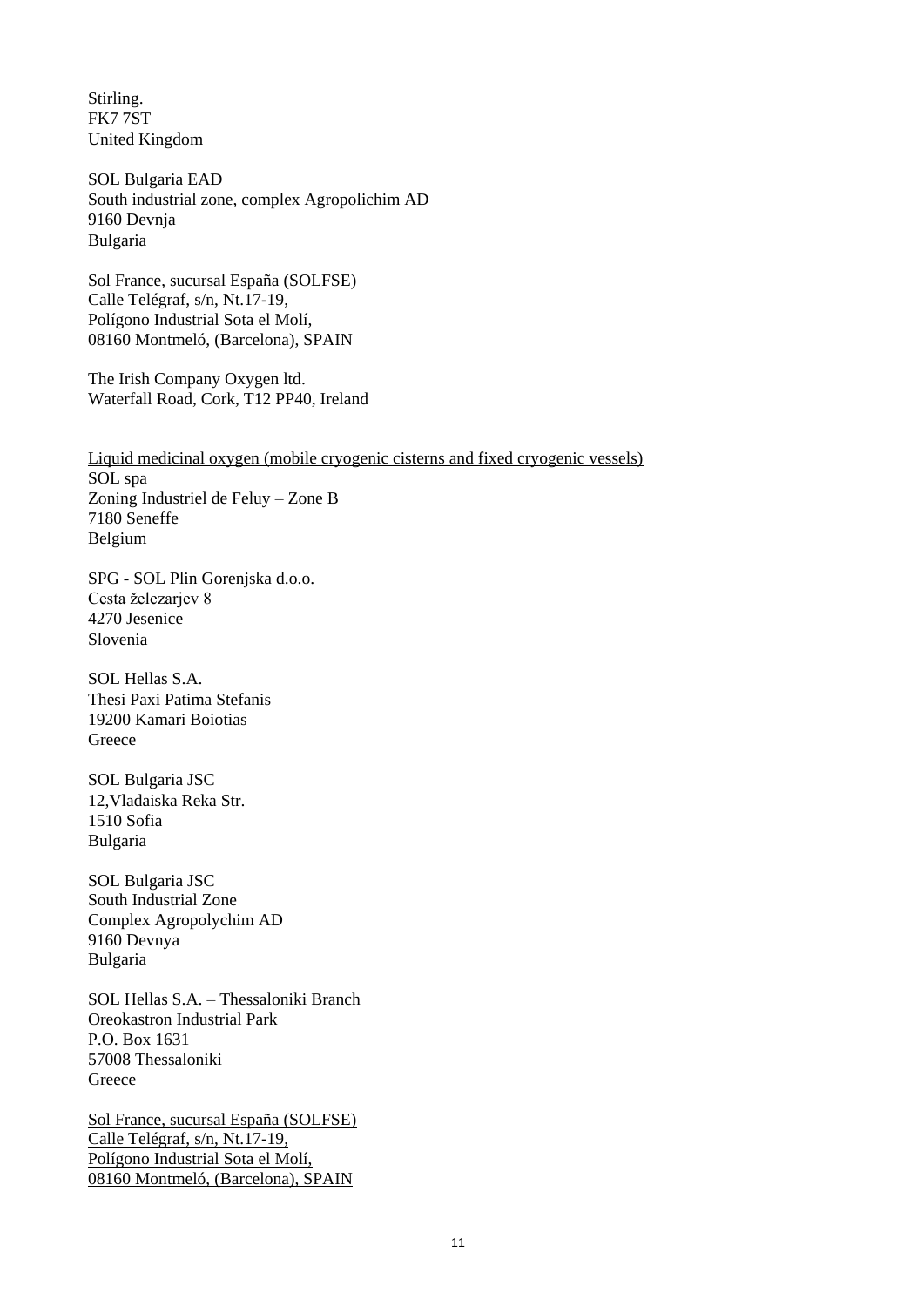### **This medicinal product is authorised in the Member States of the EEA under the following names:**

| Belgium:   | Oxygène Médicinal Liquide B.T.G. - Oxygène Médicinal Liquide SOL - Oxygène Médicinal            |
|------------|-------------------------------------------------------------------------------------------------|
|            | Gazeux B.T.G.                                                                                   |
| Bulgaria : | Медицински кислород, течен SOL - Медицински кислород, газообразен SOL                           |
|            | Czech Repubic : Kyslík medicinální plynný SOL 100% Medicinální plyn, stlačený                   |
| Cyprus:    | Φαρμακευτικό Οξυγόνο σε υγρή μορφή SOL - Φαρμακευτικό Οξυγόνο σε αέρια μορφή SOL                |
| Greece:    | Φαρμακευτικό Οξυγόνο σε υγρή μορφή SOL - Φαρμακευτικό Οξυγόνο σε αέρια μορφή SOL                |
| Hungary:   | Oxigén SOL - Oxigén BTG - Oxigén SOL                                                            |
| Ireland:   | Liquid Medical Oxygen-Medical Oxygen                                                            |
|            | Luxemburg: Oxygène Médicinal Liquide B.T.G. - Oxygène Médicinal Liquide SOL - Oxygène Médicinal |
|            | Gazeux B.T.G.                                                                                   |
| Portugal:  | Oxygénio medicinal liquid SOL - Oxygénio medicinal gasoso SOL                                   |
| Romania:   | Oxigen SOL - Oxigen SOL                                                                         |
| Slovakia:  | Medicinálny kyslík kvapalný SOL- Medicinálny kyslík plynný SOL                                  |
| Slovenia:  | Medicinski kisik SOL 100% medicinski plin, kriogenski - Medicinski kisik SOL 100%               |
|            | medicinski plin, stisnjeni                                                                      |
| Spain:     | Oxígeno medicinal líquido Solspa - Oxígeno medicinal líquido Solgroup - Oxígeno medicinal       |
|            | gas Solgroup                                                                                    |
|            | The Netherlands: Zuurstof Medicinaal Vloeibaar SOL                                              |
| UK:        | Liquid Medical Oxygen-Medical Oxygen                                                            |
|            |                                                                                                 |

**This leaflet was last revised in 01/2022**

### **The following information is intended for healthcare professionals only:**

### **Posology**

The concentration, flow and duration of the treatment will be determined by a physician, according to the characteristics of each pathology.

Hypoxemia refers to a condition where the arterial partial pressure of oxygen (PaO<sub>2</sub>) is lower than 10 kPa (<70 mmHg). An oxygen pressure level of 8 kPa (55 / 60 mmHg) will result in respiratory insufficiency. Hypoxemia is treated by enriching the patient's inhalation air with extra oxygen. The decision to introduce oxygen therapy depends on the degree of hypoxemia and the patient's individual tolerance level. In all cases, the objective of the oxygen therapy is to maintain a  $PaO<sub>2</sub> > 60$  mm Hg (7,96 kPa) or oxygen saturation in the arterial blood  $\geq 90\%$ .

If oxygen is administered diluted in another gas, the oxygen concentration in the inspired air (FiO<sub>2</sub>) must be at least 21%.

### Oxygen therapy at normal pressure (Normobaric oxygen therapy):

Administration of oxygen should be performed cautiously. The dose should be adapted to the individual needs of the patient, oxygen tension should remain higher than 8.0 kPa (or 60 mmHg) and oxygen saturation of haemoglobin should be  $> 90\%$ . Regular monitoring of arterial oxygen tension (PaO<sub>2</sub>) or pulsoxymetry (arterial oxygen saturation  $(SpO<sub>2</sub>)$ ) and clinical signs is necessary. The aim is always to use the lowest possible effective oxygen concentration in the inhaled air for the individual patient, which is the lowest dose to maintain a pressure of 8 kPa (60 mmHg)/saturation > 90 %. Higher concentrations should be administered as short as possible accompanied by close monitoring of blood gas values.

Oxygen can be administered safely in the following concentrations, for the periods indicated:

| Up to $100\%$ | less than 6 hours                |
|---------------|----------------------------------|
| 60-70%        | 24 hours                         |
| 40-50%        | during the second 24-hour period |

Oxygen is potentially toxic after two days in concentrations in excess of 40%.

Neonates are excluded from these guidelines because retrolental fibroplasia occurs with a much lower FiO<sub>2</sub>.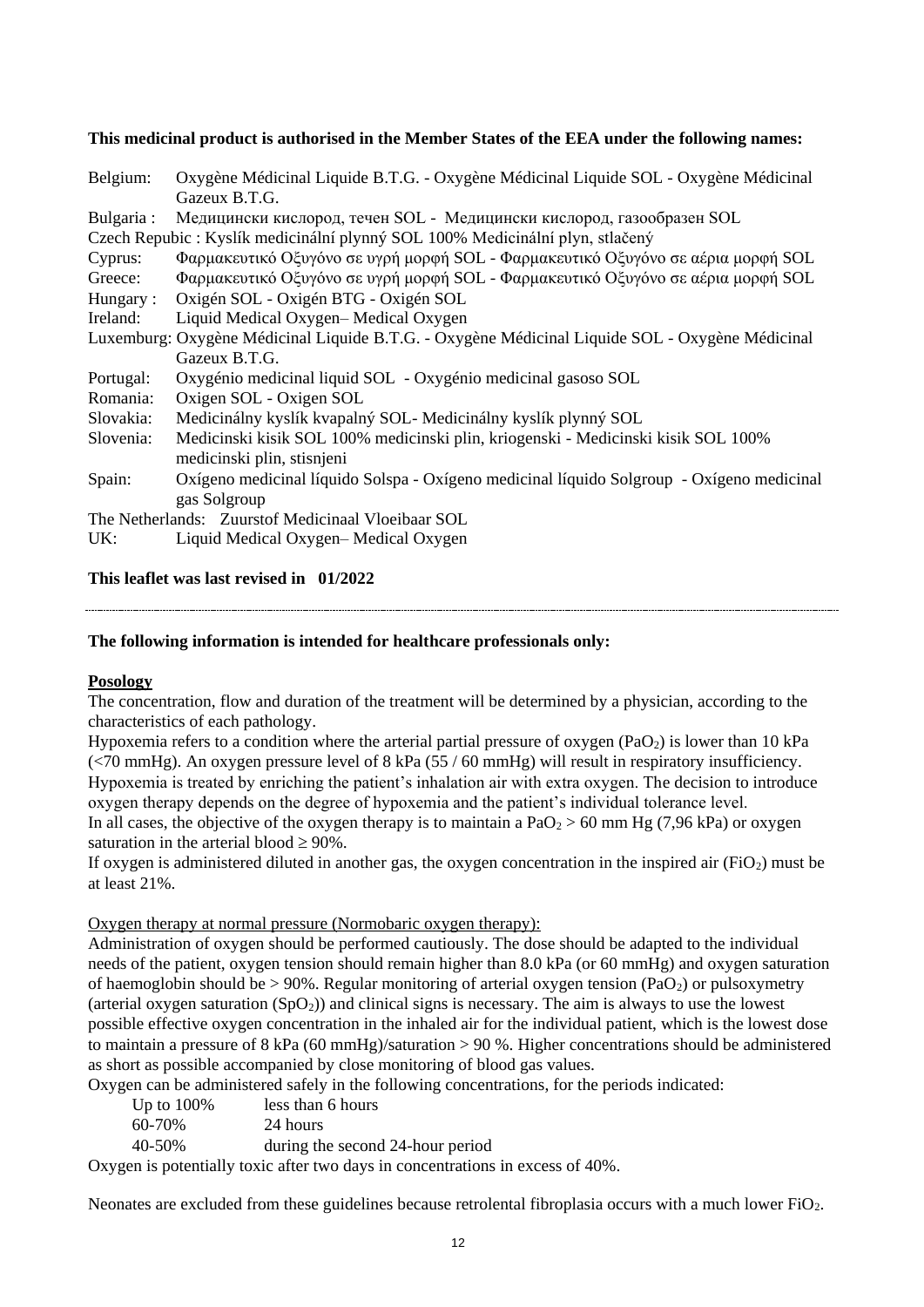The lowest effective concentrations should be sought in order to achieve an adequate oxygenation appropriate for neonates.

Spontaneously breathing patients:

The effective oxygen concentration is at least 24%. Normally, a minimum of 30% oxygen is administrated to ensure therapeutic concentrations with a safety margin.

The therapy with high oxygen concentration  $(> 60\%)$  is indicated for short periods in case of serious asthmatic crisis, pulmonary thromboembolism, pneumonia and alveolitic fibrosis, etc.

A low oxygen concentration is indicated for the treatment of patients with chronic respiratory insufficiency due to a chronic obstructive upheaval of the airways or other causes. The oxygen concentration must not be more than 28%, for some patients even 24% can be excessive.

Administration of higher oxygen concentrations (in some cases up to 100%) is possible, although when using most administration devices it is very difficult to obtain concentrations > 60% (80% in the case of children). The dose should be adapted to the individual needs of the patient, at flow rates ranging from 1 to 10 litres of gas per minute.

Patients with chronic respiratory insufficiency:

Oxygen must be administered at flow rates ranging from 0.5 to 2 liters/minute, rates should be adjusted on the basis of blood gas values. The effective oxygen concentration will be kept below 28% and sometimes even lower than 24% in patients suffering from breathing disorders who depend on hypoxia as a breathing stimulus.

 Chronic respiratory insufficiency resulting from Chronic Obstructive Pulmonary Disease (C.O.P.D.) or other conditions:

The treatment is adjusted on the basis of blood gas values. Arterial partial oxygen pressure ( $PaO<sub>2</sub>$ ) should be  $> 60$  mm Hg (7,96 kPa) and oxygen saturation in the arterial blood  $\geq 90\%$ .

The most common administration rate is 1 to 3 liters/minute for 15 to 24 hours/day, also covering paradoxical sleep (the most hypoxemia-sensitive period within a day). During a stable disease period,  $CO<sub>2</sub>$ concentrations should monitored twice every 3-4 weeks or 3 times per month as  $CO<sub>2</sub>$  concentrations can increase during oxygen administration (hypercapnia).

• Patients with acute respiratory insufficiency:

Oxygen must be administered at a rate ranging from 0.5 to 15 liters/minute, flow rates should be adjusted on the basis of blood gas values. In case of emergency, considerably higher doses (up to 60 liters/minute) are required in patients with severe respiratory difficulties.

Mechanically ventilated patients:

If oxygen is mixed with other gases, the oxygen fraction in the inhaled gas mixture ( $FiO<sub>2</sub>$ ) may not fall under 21%. In practice, 30% tends to be used as the lower limit. If necessary, the inhaled oxygen fraction can be raised to 100%.

• Paediatric population: New-born infant:

In new-born infant, concentrations of up to 100% can be administered in exceptional cases; however, the treatment must be closely monitored. The lowest effective concentrations should be sought in order to achieve an adequate oxygenation. As a rule, oxygen concentrations in excess of 40% in inhalation air must be avoided, considering the risk of eye damage (retinopathy) or pulmonary collapse. Oxygen pressure in the arterial blood must be closely monitored and kept below 13.3 kPa (100 mmHg). Fluctuations in oxygen saturation should be avoided. By preventing substantial fluctuations in oxygenation, the risk of eye damage can be reduced. (Also see section 4.4.)

Cluster headache:

In the case of cluster headache, 100% oxygen is administered at a flow rate of 7 liters/minute for 15 minutes using a close-fitting facial mask. The treatment should begin in the earliest stage of a crisis.

### Hyperbaric oxygen therapy:

**Dosage and pressure should always be adapted to the patient's clinical condition and therapy should**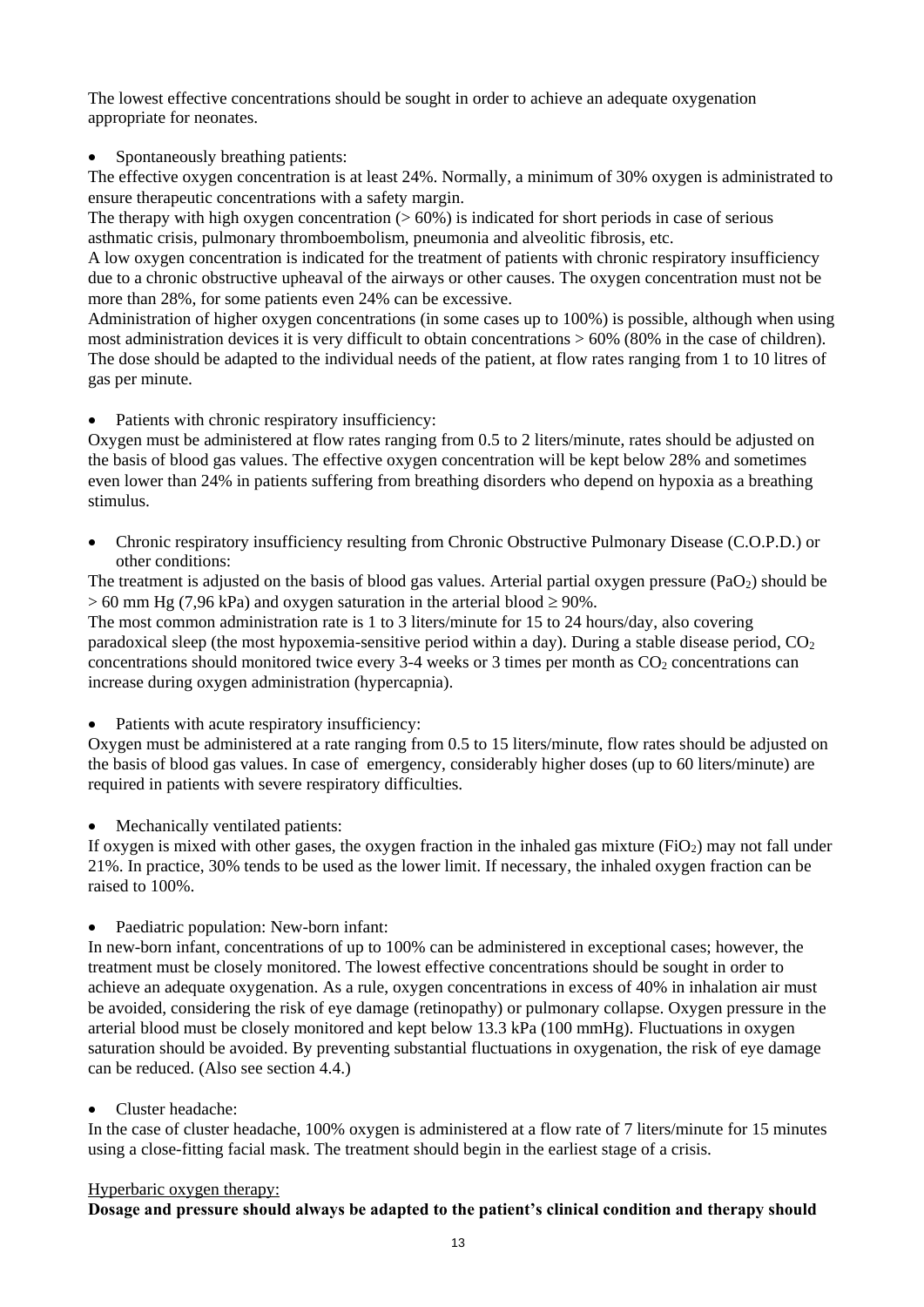### **only be given after doctor's advice. However, some recommendations based on current knowledge are given below.**

Hyperbaric oxygen therapy is done at pressures higher than 1 atmosphere (1.013 bars) between 1.4 and 3.0 atmosphere (usually anywhere between 2 and 3 atmosphere). Hyperbaric oxygen is administered in a special pressure room. Oxygen therapy at high pressure can also be given using a close-fitting facial mask with a hood covering the head, or through a tracheal tube.

Each treatment session lasts 45 to 300 minutes, depending on the indication.

Acute hyperbaric oxygen therapy may sometimes last just one or two sessions, whereas chronic therapy may take up to 30 or more sessions. If necessary, the sessions can be repeated two to three times a day.

Carbon monoxide poisoning:

Oxygen should be given in high concentrations (100%) as soon as possible following carbon monoxide poisoning until the carboxyhaemoglobin concentration has fallen below dangerous levels (around 5%). Hyperbaric oxygen (starting at 3 atmospheres) is indicated for patients with acute CO poisoning or have exposure intervals  $\geq$  24 hours. In addition, pregnant patients, patients with loss of consciousness or higher carboxyhemoglobin levels warrant hyperbaric oxygen therapy. Normobaric oxygen should not be used between multiple hyperbaric oxygen treatments as this can contribute to toxicity. Hyperbaric oxygen seems to also have potential in the delayed treatment of CO poisoning using multiple treatments of low dose of oxygen.

• Patients with decompression sickness:

Rapid treatment at 2.8 atmosphere is recommended, repeated up to ten times if symptoms persist.

Patients with air embolism:

In this case, the dosage is adapted to the patient's clinical condition and blood gas values. The target values are:  $PaO<sub>2</sub> > 8$  kPa, or 60 mmHg, haemoglobin saturation  $> 90\%$ .

• Patients with osteoradionecrosis:

Hyperbaric oxygen therapy in radiation injury usually consist of daily 90-120 min sessions at 2.0-2.5 atmosphere for about 40 days.

• Patients with clostridial myonecrosis:

It is recommended that a 90-min treatment should be given at 3.0 atmosphere in the first 24h, followed by twice-daily treatments for 4-5 days, until clinical improvement is seen.

## **Method of administration**

### **Normobaric oxygen therapy**

Oxygen is administered through inhaled air, preferably using dedicated equipment (e.g., a nose catheter or facial mask) via this equipment, oxygen is administered with inhaled air. The gas plus any excess oxygen subsequently leaves the patient in the exhaled air, and mixes with the ambient air ("non-rebreathing" system). In many cases, during anaesthesia special systems with a rebreathing system or recycling system are used so that the exhaled air is inhaled once again ("rebreathing" system).

If the patient cannot breathe independently, artificial breathing support can be provided.

In addition, oxygen can be injected into the bloodstream directly using a so-called oxygenator. The application of extracorporeal gas exchange devices facilitate oxygenation and decarboxylation without the harm associated with aggressive mechanical ventilation strategies. The oxygenator, which acts as an artificial lung, provides improved oxygen transfer and therefore, blood gas levels are kept within clinical acceptable ranges. After recovery of lung function extracorporeal blood and gas flow is reduced and eventually, stopped. This happens, for example, during cardiac surgery using a cardio-pulmonary by-pass system, as well as in other circumstances that require extracorporeal circulation including acute respiratory insufficiency.

### **Hyperbaric oxygen therapy**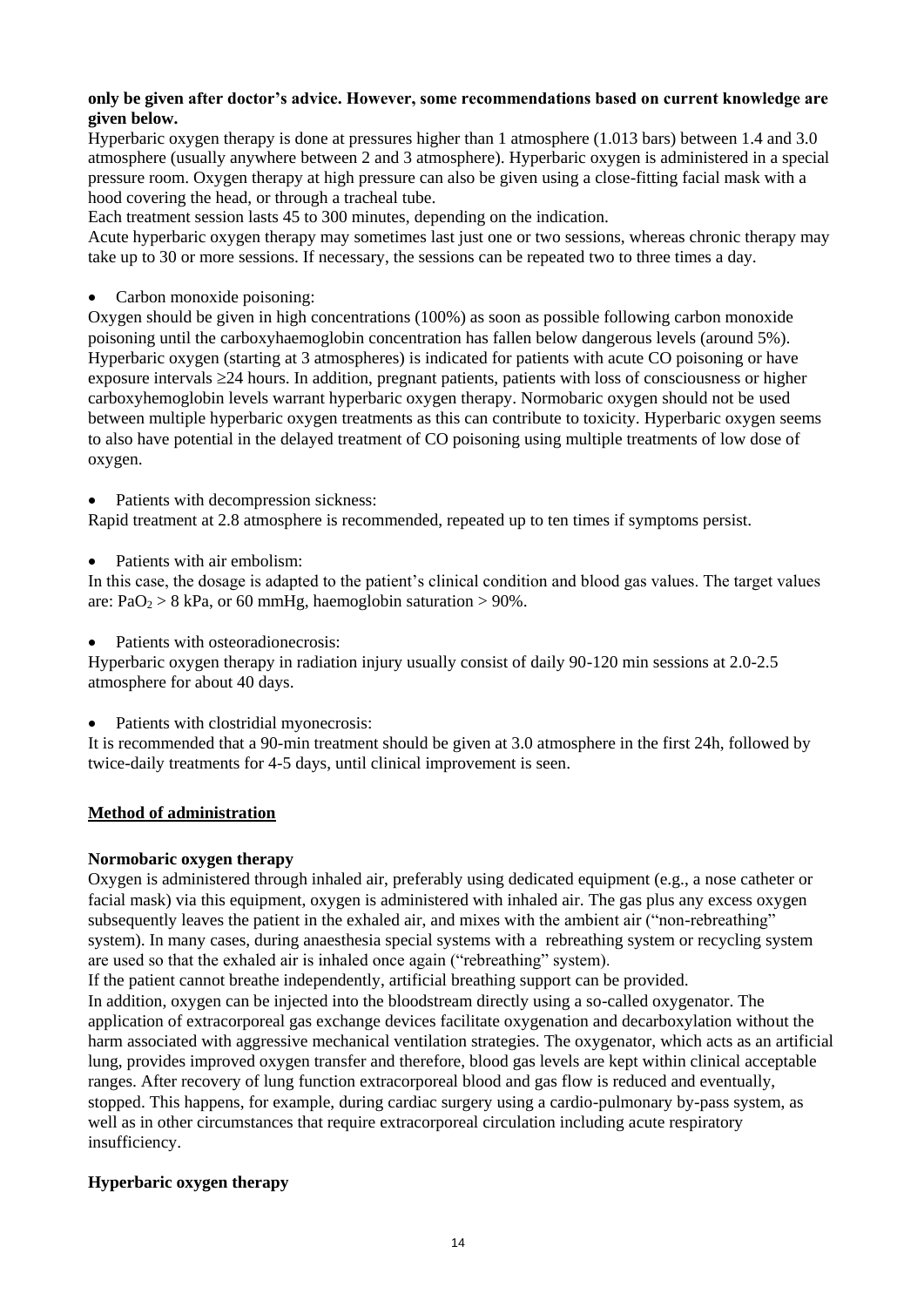Hyperbaric oxygen therapy is administered in a specially constructed pressure room where the ambient pressure can be increased to up to three times the atmospheric pressure. Hyperbaric oxygen therapy can also be provided through a close-fitting facial mask with a hood covering the head, or through a tracheal tube.

## *Gaseous medicinal oxygen*

## *Preparation prior to use*

Follow the instructions of your supplier, particularly:

- If the gas cylinder is visibly damaged, or if there is a suspicion of damage or exposure to extreme temperatures has occurred, the gas cylinder may not be used
- All contact with oil, grease or hydrocarbons must be avoided
- Remove the seal from the valve and the protective cap before use
- Only equipment suitable for use with a specific gas cylinder and that specific gas may be used
- Check that the quick connector and regulator are clean and that the connections are in good condition
- Open the cylinder valve slowly  $-$  at least half a turn
- When opening and closing the valve of a gas cylinder, no pliers or other tools must be used so as to avoid the risk of damage
- No modifications to the form of packaging must be made
- Check for leakage in accordance with the instructions accompanying the regulator. Do not try to deal with leakage from the valve or equipment yourself, other than by changing the gasket or O-ring
- In the event of leakage, close the valve and uncouple the regulator. If the cylinder continues to leak, empty the cylinder outdoor. Label defective cylinders, place them in an area intended for claims and return them to the supplier.
- For cylinders with an inbuilt pressure regulator valve, it is not necessary to use a separate pressure regulator. The inbuilt pressure regulator valve has a quick connector for connecting 'on demand' valves, but also a separate outlet for constant flow of gas, where the flow can be regulated.

## *Using the gas cylinder*

- The transferring of gas under pressure is prohibited.
- Smoking and open flames are strictly forbidden in rooms where treatment with medicinal oxygen takes place.
- When the cylinder is in use it must be fixed in a suitable support.
- One should consider replacing the gas cylinder when the pressure in the bottle has dropped to a point where the indicator on the valve is within the yellow field.
- When a small quantity of gas is left in the gas cylinder, the cylinder valve must be closed. It is important that a small amount of pressure is left in the cylinder to avoid the entrance of contaminants.
- Valves of empty gas cylinders must be closed.
- After use the cylinder valve must be closed hand-tight. Depressurise the regulator or connection.

## Liquid medicinal oxygen

# *Mobile cryogenic vessel*

*General* 

Medicinal gases must only be used for medicinal purposes.

Different gas types and gas qualities must be separated from each other.

Full and empty containers must be stored separately.

Never use grease, oil or similar substances for lubricating screw threads that jam or are difficult to connect. Handle valves and devices to match with clean and grease-free (hand cream, etc.) hands.

Use only standard equipment that is intended for medicinal oxygen.

### *Preparation for use*

Use only dosing devices that are intended for medicinal oxygen.

Check that the automatic coupling or dosing device is clean, and that the gaskets are in working order. Never use tools on pressure-/flow regulators that are intended for manual connection, as this may damage the coupling.

Open the valve slowly – at least one half turn.

Check for leakage in accordance with the instructions supplied with the regulator.